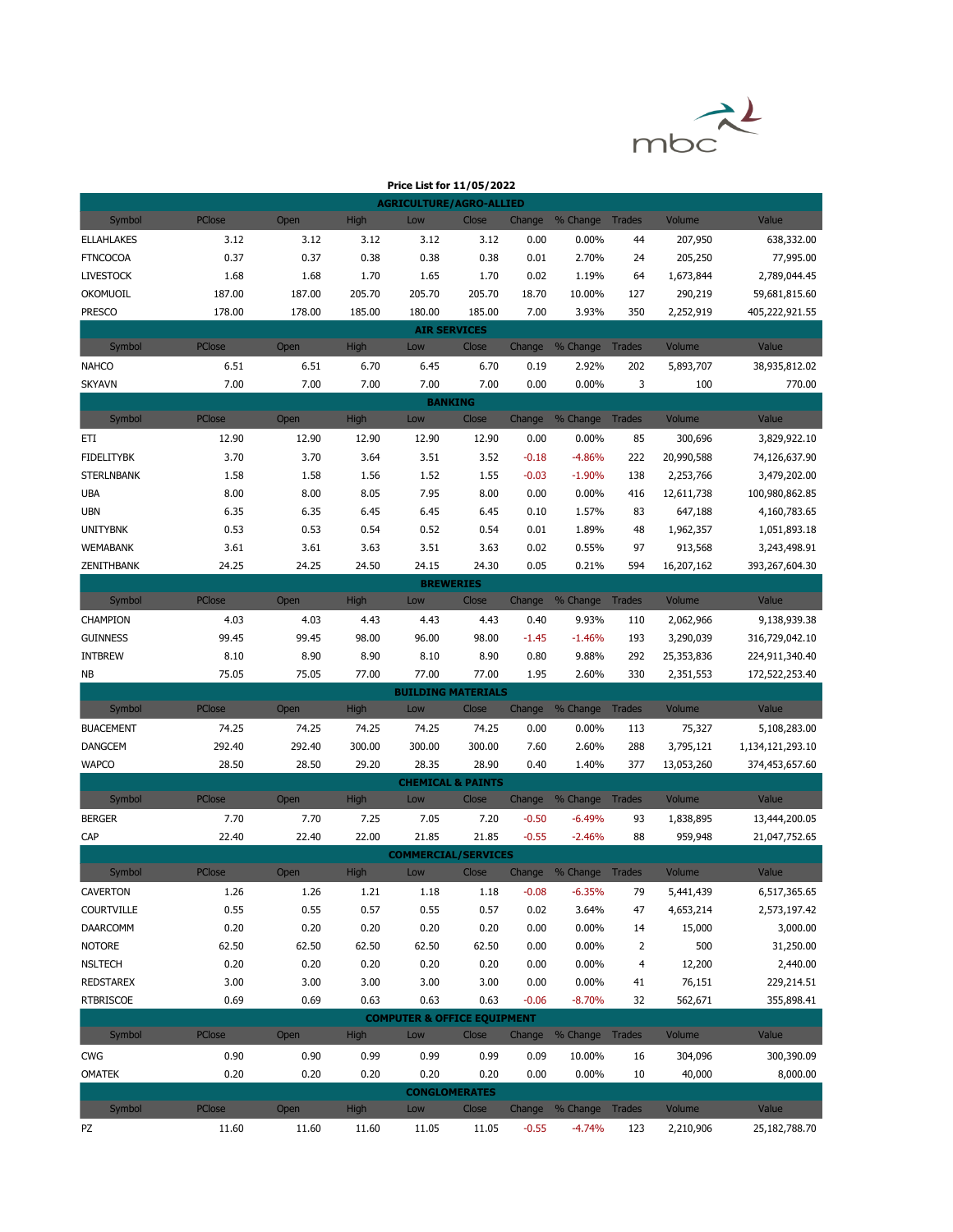| <b>SCOA</b>          | 1.94          | 1.94         | 1.94         | 1.94                                              | 1.94                       | 0.00            | $0.00\%$               | 8             | 6,449               | 11,867.87               |
|----------------------|---------------|--------------|--------------|---------------------------------------------------|----------------------------|-----------------|------------------------|---------------|---------------------|-------------------------|
| <b>TRANSCORP</b>     | 1.21          | 1.21         | 1.22         | 1.20                                              | 1.21                       | 0.00            | 0.00%                  | 285           | 35,367,091          | 42,616,840.15           |
| <b>UACN</b>          | 13.50         | 13.50        | 14.10        | 13.65                                             | 14.10                      | 0.60            | 4.44%                  | 106           | 3,662,284           | 51,156,492.75           |
| <b>UNILEVER</b>      | 15.30         | 15.30        | 15.00        | 14.00                                             | 14.00                      | $-1.30$         | $-8.50%$               | 280           | 24,639,798          | 362,615,524.55          |
|                      |               |              |              | <b>CONSTRUCTION</b>                               |                            |                 |                        |               |                     |                         |
| Symbol               | PClose        | Open         | <b>High</b>  | Low                                               | Close                      |                 | Change % Change Trades |               | Volume              | Value                   |
| <b>JBERGER</b>       | 30.00         | 30.00        | 29.30        | 29.30                                             | 29.30                      | $-0.70$         | $-2.33%$               | 168           | 1,349,174           | 39,015,455.30           |
|                      |               |              |              | <b>ENGINEERING TECHNOLOGY</b>                     |                            |                 |                        |               |                     |                         |
| Symbol               | PClose        | Open         | <b>High</b>  | Low                                               | Close                      | Change          | % Change Trades        |               | Volume              | Value                   |
| <b>CUTIX</b>         | 2.74          | 2.74         | 2.74         | 2.73                                              | 2.74                       | 0.00            | 0.00%                  | 86            | 1,480,202           | 4,036,495.42            |
|                      |               |              |              | <b>FOOD/BEVERAGES &amp; TOBACCO</b>               |                            |                 |                        |               |                     |                         |
| Symbol               | <b>PClose</b> | Open         | High         | Low                                               | Close                      | Change          | % Change Trades        |               | Volume              | Value                   |
| <b>BUAFOODS</b>      | 63.00         | 63.00        | 56.70        | 56.70                                             | 56.70                      | $-6.30$         | $-10.00%$              | 124           | 1,742,583           | 98,835,687.90           |
|                      |               |              |              |                                                   |                            |                 |                        |               |                     |                         |
| <b>CADBURY</b>       | 16.35         | 17.85        | 17.85        | 16.00                                             | 17.00                      | 0.65            | 3.98%                  | 430           | 11,732,129          | 200,214,063.80          |
| <b>DANGSUGAR</b>     | 16.55         | 16.55        | 17.00        | 17.00                                             | 17.00                      | 0.45            | 2.72%                  | 270           | 2,052,588           | 34,810,513.20           |
| <b>FLOURMILL</b>     | 34.50         | 34.50        | 36.20        | 34.60                                             | 36.20                      | 1.70            | 4.93%                  | 191           | 2,521,365           | 89,170,379.95           |
| <b>HONYFLOUR</b>     | 3.68          | 3.68         | 3.62         | 3.60                                              | 3.60                       | $-0.08$         | $-2.17%$               | 141           | 2,318,505           | 8,359,955.70            |
| <b>NASCON</b>        | 12.60         | 12.60        | 12.60        | 12.60                                             | 12.60                      | 0.00            | 0.00%                  | 61            | 143,404             | 1,806,535.50            |
| <b>NESTLE</b>        | 1,400.00      | 1,400.00     | 1,400.00     | 1,400.00                                          | 1,400.00                   | 0.00            | 0.00%                  | 125           | 139,749             | 195,675,186.20          |
| <b>NNFM</b>          | 10.00         | 10.00        | 9.65         | 9.05                                              | 9.05                       | $-0.95$         | $-9.50%$               | 46            | 805,473             | 7,761,744.60            |
|                      |               |              |              | <b>HEALTHCARE</b>                                 |                            |                 |                        |               |                     |                         |
| Symbol               | PClose        | Open         | High         | Low                                               | Close                      | Change          | % Change Trades        |               | Volume              | Value                   |
| <b>FIDSON</b>        | 10.30         | 10.30        | 10.35        | 10.10                                             | 10.35                      | 0.05            | 0.49%                  | 106           | 2,095,038           | 21,272,367.08           |
| <b>GLAXOSMITH</b>    | 6.95          | 6.95         | 7.60         | 7.60                                              | 7.60                       | 0.65            | 9.35%                  | 171           | 6,566,195           | 49,903,082.00           |
| MAYBAKER             | 4.84          | 4.84         | 5.25         | 4.90                                              | 5.05                       | 0.21            | 4.34%                  | 175           | 2,715,799           | 13,624,583.85           |
| <b>MORISON</b>       | 2.18          | 2.18         | 2.18         | 2.18                                              | 2.18                       | 0.00            | 0.00%                  | 6             | 3,357               | 6,613.29                |
| NEIMETH              | 1.64          | 1.64         | 1.64         | 1.64                                              | 1.64                       | 0.00            | 0.00%                  | 48            | 173,046             | 285,883.52              |
| PHARMDEKO            | 1.60          | 1.60         | 1.60         | 1.60                                              | 1.60                       | 0.00            | 0.00%                  | 7             | 520                 | 915.20                  |
|                      |               |              |              |                                                   | <b>HOTEL &amp; TOURISM</b> |                 |                        |               |                     |                         |
|                      |               |              |              |                                                   |                            |                 |                        |               |                     |                         |
|                      | PClose        | Open         | High         | Low                                               | Close                      |                 |                        |               | Volume              | Value                   |
| Symbol               |               |              |              |                                                   |                            | Change          | % Change Trades        |               |                     |                         |
| IKEJAHOTEL           | 1.30          | 1.30         | 1.29         | 1.17                                              | 1.17                       | $-0.13$         | $-10.00\%$             | 49            | 2,561,759           | 3,117,270.06            |
| <b>TRANSCOHOT</b>    | 4.05          | 4.05         | 4.45         | 4.45                                              | 4.45                       | 0.40            | 9.88%                  | 19            | 2,072,440           | 9,221,243.05            |
|                      |               |              |              | <b>INDUSTRIAL/DOMESTIC PRODUCTS</b>               |                            |                 |                        |               |                     |                         |
| Symbol               | PClose        | Open         | High         | Low                                               | Close                      | Change          | % Change               | Trades        | Volume              | Value                   |
| <b>ALEX</b>          | 7.20          | 7.20         | 7.20         | 7.20                                              | 7.20                       | 0.00            | 0.00%                  | 3             | 1,000               | 6,500.00                |
| <b>BETAGLAS</b>      | 57.00         | 57.00        | 57.00        | 57.00                                             | 57.00                      | 0.00            | 0.00%                  | 42            | 18,394              | 1,058,268.50            |
| <b>MEYER</b>         | 3.00          | 3.00         | 3.00         | 3.00                                              | 3.00                       | 0.00            | 0.00%                  | 26            | 247,480             | 671,315.00              |
| VITAFOAM             | 24.45         | 24.45        | 24.45        | 24.45                                             | 24.45                      | 0.00            | 0.00%                  | 114           | 1,285,636           | 31,162,525.50           |
|                      |               |              |              | <b>INFORMATION &amp; COMMUNICATION TECHNOLOGY</b> |                            |                 |                        |               |                     |                         |
| Symbol               | <b>PClose</b> | Open         | High         | Low                                               | Close                      |                 | Change % Change        | <b>Trades</b> | Volume              | Value                   |
| AIRTELAFRI           | 1,400.00      | 1,400.00     | 1,400.00     | 1,400.00                                          | 1,400.00                   | 0.00            | 0.00%                  | 105           | 23,793              | 36,579,247.60           |
| <b>CHAMS</b>         | 0.23          | 0.23         | 0.23         | 0.22                                              | 0.23                       | 0.00            | 0.00%                  | 33            | 1,444,860           | 326,177.80              |
| ETRANZACT            | 2.90          | 2.90         | 3.00         | 3.00                                              | 3.00                       | 0.10            | 3.45%                  | 11            | 144,224             | 424,092.00              |
| <b>MTNN</b>          | 240.00        | 240.00       | 264.00       | 260.10                                            | 262.10                     | 22.10           | 9.21%                  | 756           | 4,920,472           | 1,293,698,732.60        |
|                      |               |              |              |                                                   | <b>INSURANCE</b>           |                 |                        |               |                     |                         |
| Symbol               | PClose        | Open         | High         | Low                                               | Close                      | Change          | % Change               | Trades        | Volume              | Value                   |
| AFRINSURE            | 0.20          | 0.20         | 0.20         | 0.20                                              | 0.20                       | 0.00            | $0.00\%$               | 15            | 7,000               | 1,400.00                |
| <b>AIICO</b>         | 0.75          | 0.75         | 0.79         | 0.78                                              | 0.79                       | 0.04            | 5.33%                  | 108           | 5,922,914           | 4,665,848.14            |
| <b>CHIPLC</b>        | 0.63          | 0.63         | 0.62         | 0.62                                              | 0.62                       | $-0.01$         | $-1.59%$               | 19            | 102,680             | 63,661.60               |
| <b>CORNERST</b>      | 0.61          |              |              |                                                   |                            |                 | $-1.64%$               | 28            |                     |                         |
|                      |               | 0.61         | 0.60         | 0.58                                              | 0.60                       | $-0.01$         |                        |               | 2,335,799           | 1,361,888.99            |
| <b>CUSTODIAN</b>     | 7.15          | 7.15         | 7.15         | 7.15                                              | 7.15                       | 0.00            | 0.00%                  | 52            | 8,221               | 58,364.30               |
| <b>LASACO</b>        | 1.11          | 1.11         | 1.10         | 1.10                                              | 1.10                       | $-0.01$         | $-0.90%$               | 53            | 606,510             | 669,659.50              |
| LINKASSURE           | 0.63          | 0.63         | 0.69         | 0.69                                              | 0.69                       | 0.06            | 9.52%                  | 46            | 1,203,964           | 830,245.16              |
| <b>MANSARD</b>       | 2.30          | 2.30         | 2.20         | 2.20                                              | 2.20                       | $-0.10$         | $-4.35%$               | 117           | 5,281,764           | 11,640,897.99           |
| MBENEFIT             | 0.25          | 0.25         | 0.26         | 0.24                                              | 0.26                       | 0.01            | 4.00%                  | 64            | 14,282,267          | 3,584,566.05            |
| <b>NEM</b>           | 4.14          | 4.14         | 4.14         | 4.14                                              | 4.14                       | 0.00            | 0.00%                  | 32            | 58,200              | 238,570.00              |
| NIGERINS<br>PRESTIGE | 0.21<br>0.44  | 0.21<br>0.44 | 0.20<br>0.44 | 0.20<br>0.44                                      | 0.20<br>0.44               | $-0.01$<br>0.00 | $-4.76%$<br>$0.00\%$   | 24<br>13      | 1,549,350<br>70,420 | 309,870.00<br>30,054.22 |